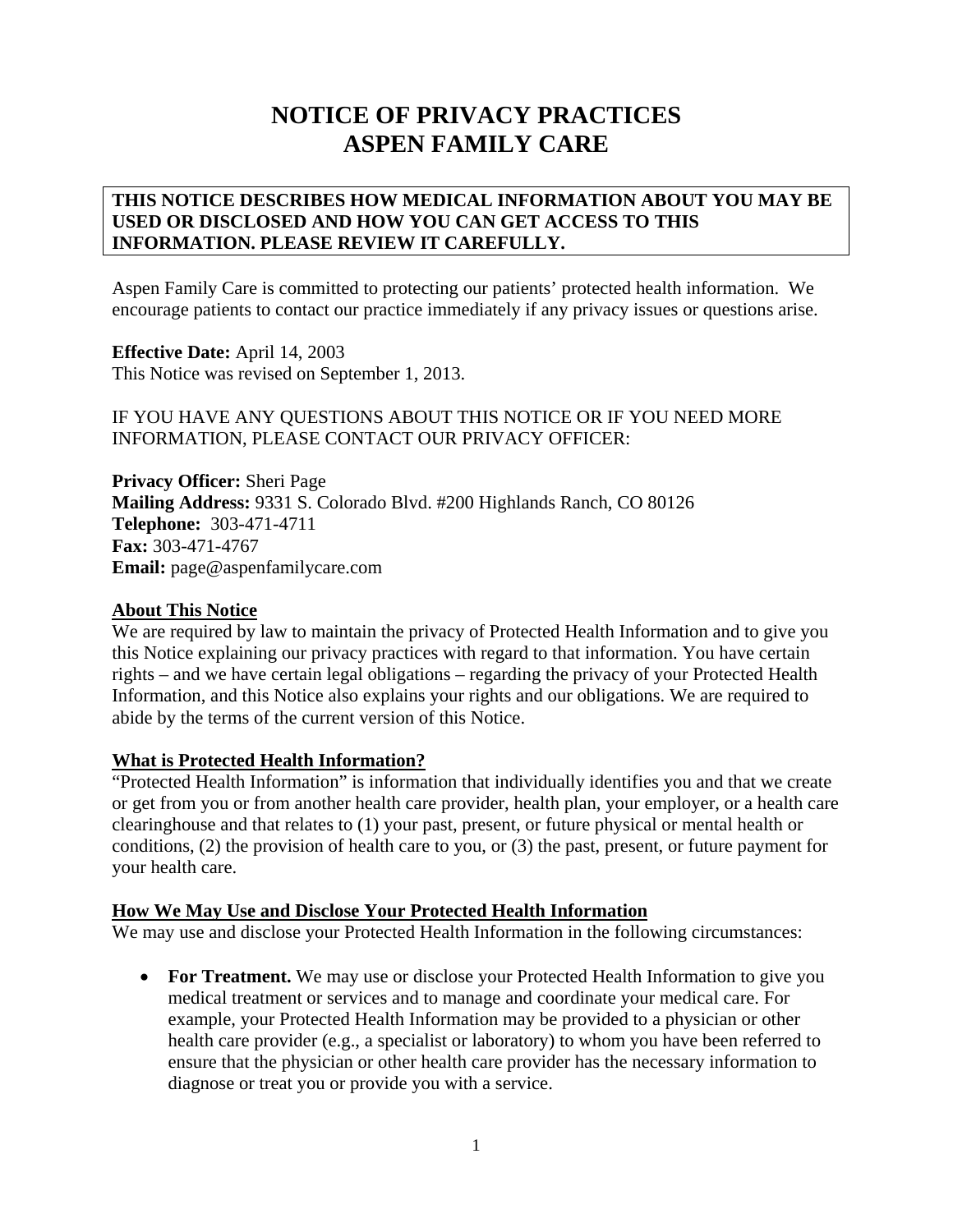- **For Payment.** We may use and disclose your Protected Health Information so that we can bill for the treatment and services you receive from us and can collect payment from you, a health plan, or a third party. This use and disclosure may include certain activities that your health insurance plan may undertake before it approves or pays for the health care services we recommend for you, such as making a determination of eligibility or coverage for insurance benefits, reviewing services provided to you for medical necessity, and undertaking utilization review activities. For example, we may need to give your health plan information about your treatment in order for your health plan to agree to pay for that treatment.
- **For Health Care Operations.** We may use and disclose Protected Health Information for our health care operations. For example, we may use your Protected Health Information to internally review the quality of the treatment and services you receive and to evaluate the performance of our team members in caring for you. We also may disclose information to physicians, nurses, medical technicians, medical students, and other authorized personnel for educational and learning purposes.
- **Appointment Reminders/Treatment Alternatives/Health-Related Benefits and Services.** We may use and disclose Protected Health Information to contact you to remind you that you have an appointment for medical care, or to contact you to tell you about possible treatment options or alternatives or health related benefits and services that may be of interest to you.
- **Sign-In Sheet**. We may use and disclose medical information about you by having you sign in when you arrive at our office. We may also call out your name when we are ready to see you.
- **Minors.** We may disclose the Protected Health Information of minor children to their parents or guardians unless such disclosure is otherwise prohibited by law.
- **As Required by Law.** We will disclose Protected Health Information about you when required to do so by international, federal, state, or local law.
- **To Avert a Serious Threat to Health or Safety**. We may use and disclose Protected Health Information when necessary to prevent a serious threat to your health or safety or to the health or safety of others. But we will only disclose the information to someone who may be able to help prevent the threat.
- **Business Associates.** We may disclose Protected Health Information to our business associates who perform functions on our behalf or provide us with services if the Protected Health Information is necessary for those functions or services. For example, we may use another company to do our billing, or to provide transcription or consulting services for us. All of our business associates are obligated, under contract with us, to protect the privacy and ensure the security of your Protected Health Information.
- **Organ and Tissue Donation.** If you are an organ or tissue donor, we may use or disclose your Protected Health Information to organizations that handle organ procurement or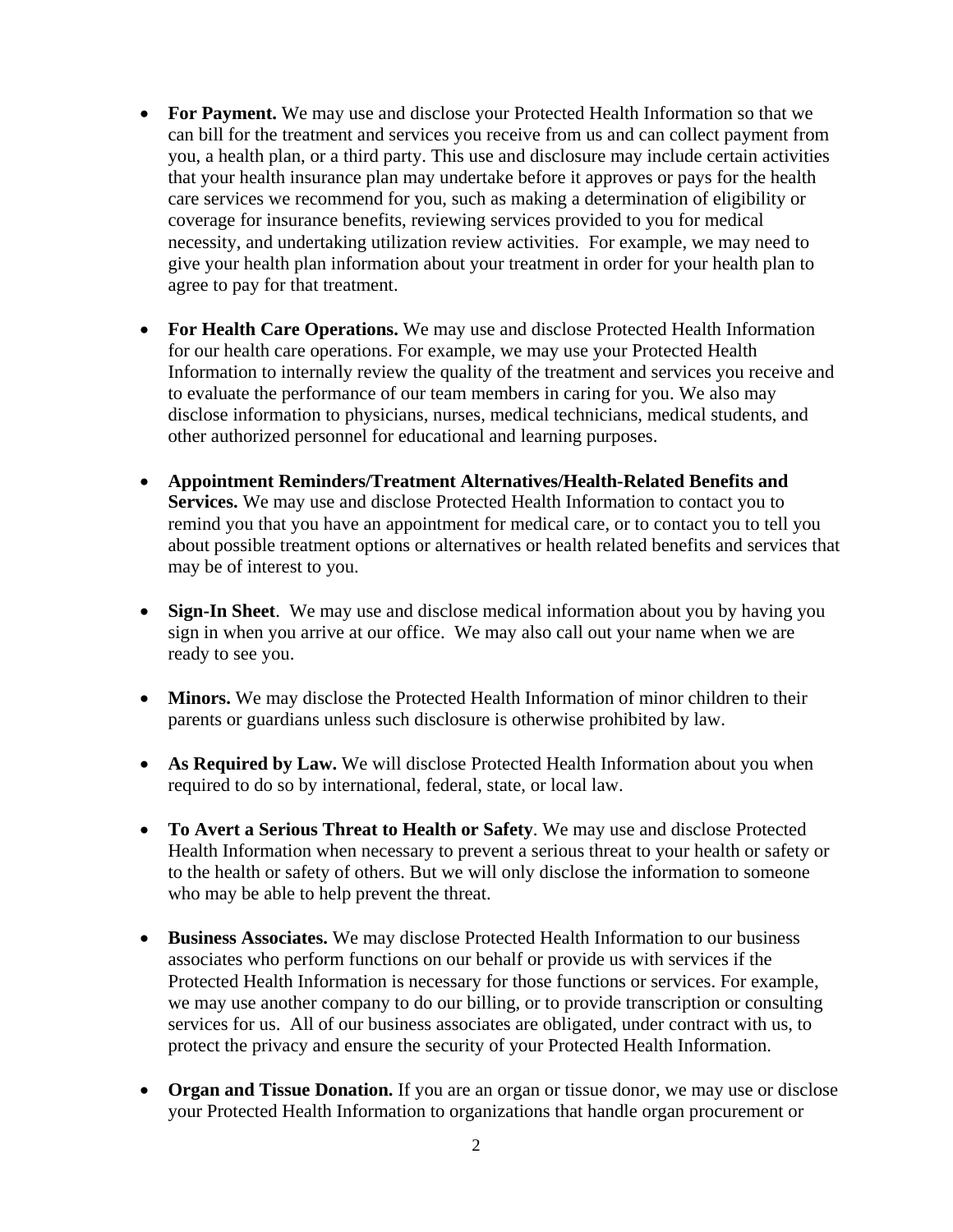transplantation – such as an organ donation bank – as necessary to facilitate organ or tissue donation and transplantation.

- **Military and Veterans.** If you are a member of the armed forces, we may disclose Protected Health Information as required by military command authorities. We also may disclose Protected Health Information to the appropriate foreign military authority if you are a member of a foreign military.
- **Workers' Compensation.** We may use or disclose Protected Health Information for workers' compensation or similar programs that provide benefits for work-related injuries or illness.
- **Public Health Risks.** We may disclose Protected Health Information for public health activities. This includes disclosures to: (1) a person subject to the jurisdiction of the Food and Drug Administration ("FDA") for purposes related to the quality, safety or effectiveness of an FDA-regulated product or activity; (2) prevent or control disease, injury or disability; (3) report births and deaths; (4) report child abuse or neglect; (5) report reactions to medications or problems with products; (6) notify people of recalls of products they may be using; and (7) a person who may have been exposed to a disease or may be at risk for contracting or spreading a disease or condition.
- **Abuse, Neglect, or Domestic Violence.** We may disclose Protected Health Information to the appropriate government authority if we believe a patient has been the victim of abuse, neglect, or domestic violence and the patient agrees or we are required or authorized by law to make that disclosure.
- **Health Oversight Activities.** We may disclose Protected Health Information to a health oversight agency for activities authorized by law. These oversight activities include, for example, audits, investigations, inspections, licensure, and similar activities that are necessary for the government to monitor the health care system, government programs, and compliance with civil rights laws.
- **Data Breach Notification Purposes.** We may use or disclose your Protected Health Information to provide legally required notices of unauthorized access to or disclosure of your health information.
- **Lawsuits and Disputes.** If you are involved in a lawsuit or a dispute, we may disclose Protected Health Information in response to a court or administrative order. We also may disclose Protected Health Information in response to a subpoena, discovery request, or other legal process from someone else involved in the dispute, but only if efforts have been made to tell you about the request or to get an order protecting the information requested. We may also use or disclose your Protected Health Information to defend ourselves in the event of a lawsuit.
- **Law Enforcement.** We may disclose Protected Health Information, so long as applicable legal requirements are met, for law enforcement purposes.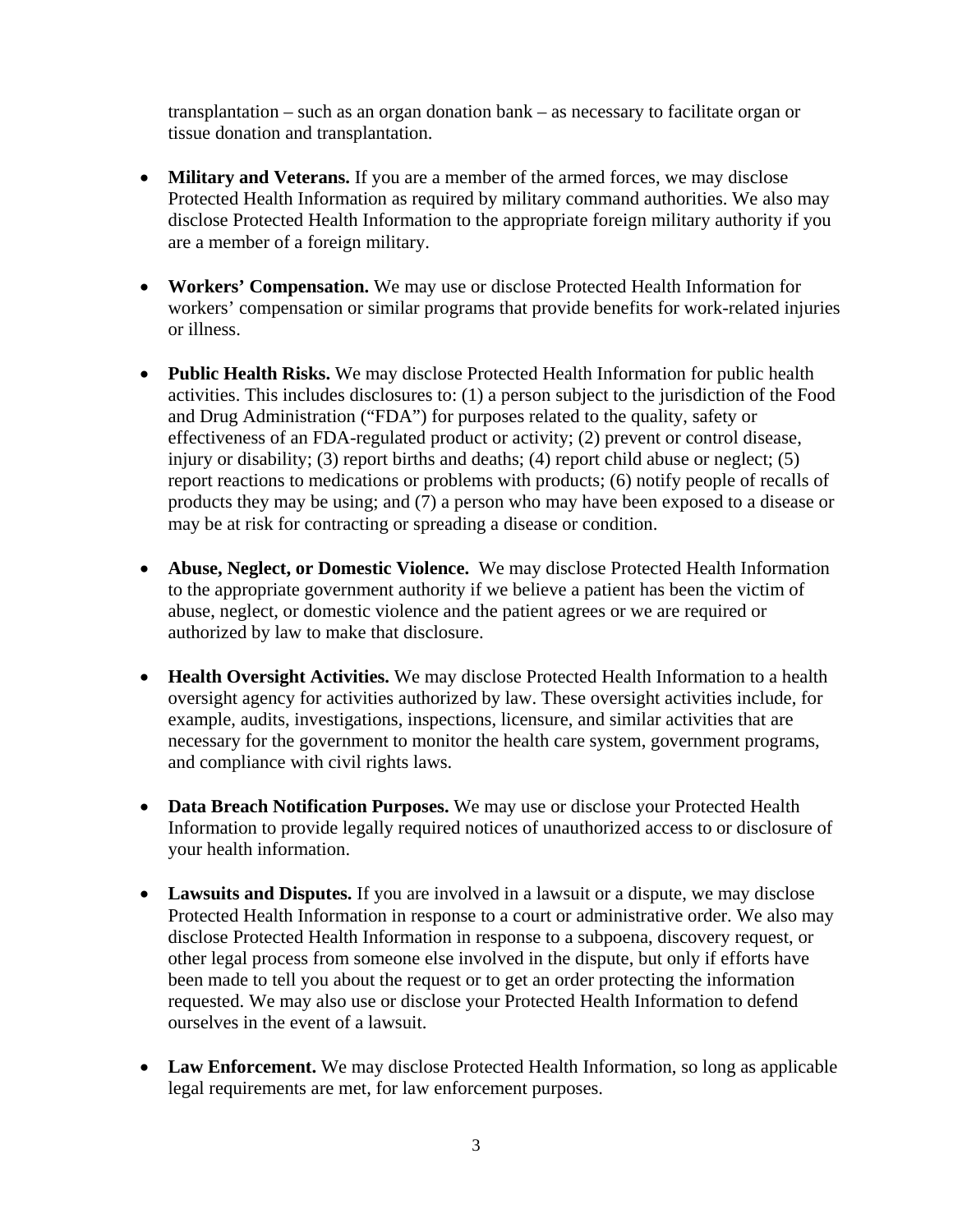- Military Activity and National Security. If you are involved with military, national security or intelligence activities or if you are in law enforcement custody, we may disclose your Protected Health Information to authorized officials so they may carry out their legal duties under the law.
- **Coroners, Medical Examiners, and Funeral Directors**. We may disclose Protected Health Information to a coroner, medical examiner, or funeral director so that they can carry out their duties.
- **Inmates.** If you are an inmate of a correctional institution or under the custody of a law enforcement official, we may disclose Protected Health Information to the correctional institution or law enforcement official if the disclosure is necessary (1) for the institution to provide you with health care; (2) to protect your health and safety or the health and safety of others; or (3) the safety and security of the correctional institution.

#### **Uses and Disclosures That Require Us to Give You an Opportunity to Object and Opt Out**

- **Individuals Involved in Your Care or Payment for Your Care.** Unless you object, we may disclose to a member of your family, a relative, a close friend or any other person you identify, your Protected Health Information that directly relates to that person's involvement in your health care. If you are unable to agree or object to such a disclosure, we may disclose such information as necessary if we determine that it is in your best interest based on our professional judgment.
- **Disaster Relief.** We may disclose your Protected Health Information to disaster relief organizations that seek your Protected Health Information to coordinate your care, or notify family and friends of your location or condition in a disaster. We will provide you with an opportunity to agree or object to such a disclosure whenever we practicably can do so.
- Marketing. Provided we do not receive any payment for making these communications, we may contact you to encourage you to purchase or use products or services related to your treatment, case management or care coordination, or to direct or recommend other treatments, therapies, health care providers or settings of care that may be of interest to you. We may similarly describe products or services provided by this practice and tell you which health plans we participate in. We may receive financial compensation to talk with you face-to-face, to provide you with small promotional gifts, or to cover our cost of reminding you to take and refill your medication or otherwise communicate about a drug or biologic that is currently prescribed for you, but only if you either: (1) have a chronic and seriously debilitating or life-threatening condition and the communication is made to educate or advise you about treatment options and otherwise maintain adherence to a prescribed course of treatment, or (2) you are a current health plan enrollee and the communication is limited to the availability of more cost0effective pharmaceuticals. If we make these communications while you have a chronic and seriously debilitating or life-threatening condition, we will provide notice of the following in at least 14-point type: (1) the fact and source of the remuneration; and (2) your right to opt-out of future remunerated communications by calling the communicator's toll-free number. We will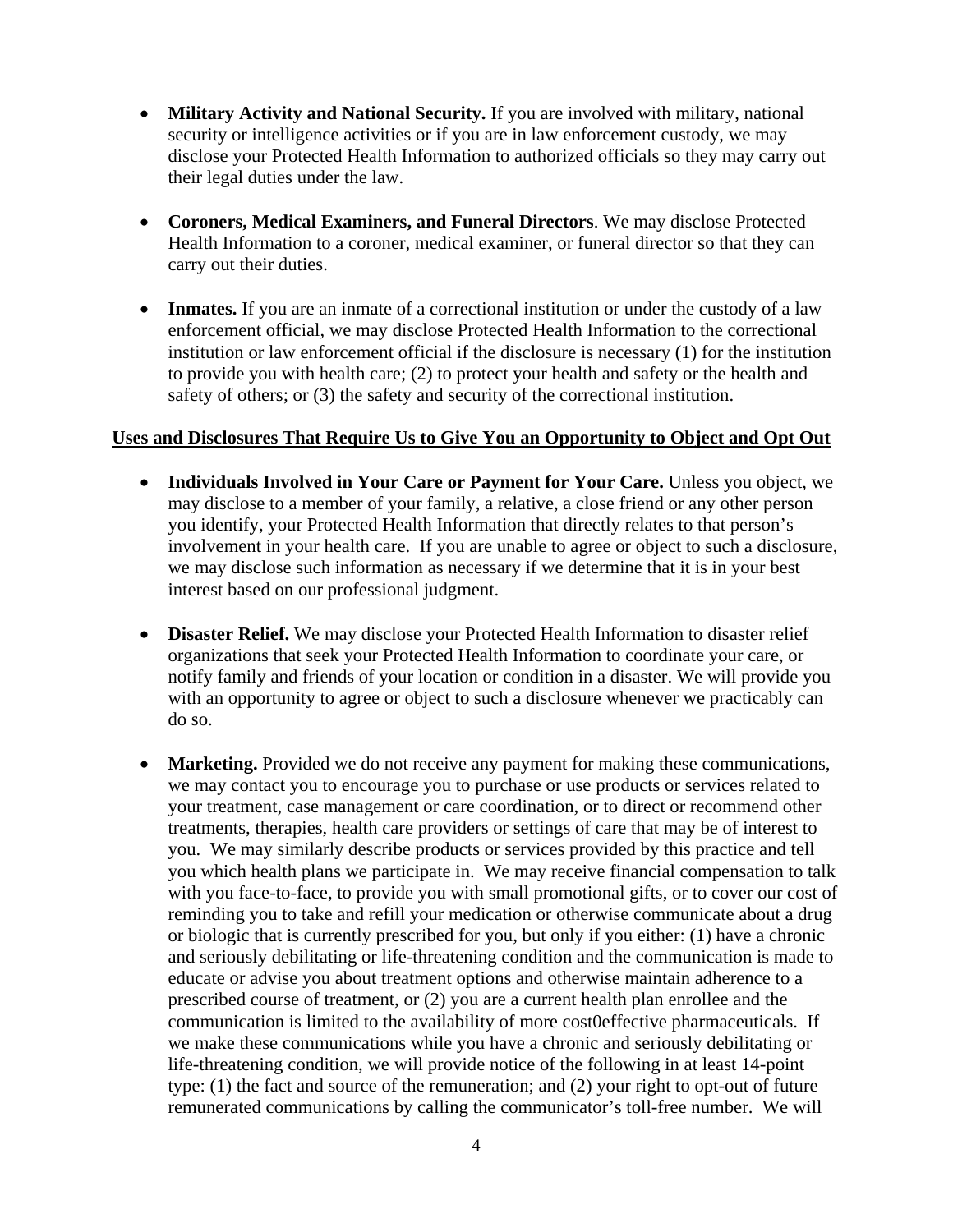not otherwise use or disclose your medical information for marketing purposes or accept any payment for other marketing communications without your prior written authorization. The authorization will disclose whether we receive any financial compensation for any marketing activity you authorize, and we will stop any future marketing activity to the extent you revoke that authorization.

## **Your Written Authorization is Required for Other Uses and Disclosures**

The following uses and disclosures of your Protected Health Information will be made only with your written authorization:

- 1. Most uses and disclosures of psychotherapy notes;
- 2. Disclosures that constitute a sale of your Protected Health Information.

Other uses and disclosures of Protected Health Information not covered by this Notice or the laws that apply to us will be made only with your written authorization. If you do give us an authorization, you may revoke it at any time by submitting a written revocation to our Privacy Officer and we will no longer disclose Protected Health Information under the authorization. But disclosure that we made in reliance on your authorization before you revoked it will not be affected by the revocation.

**State-Specific Requirements:** Many states have requirements for reporting including population-based activities relating to improving health or reducing health care costs. Some states have separate privacy laws that may apply additional legal requirements. If the state privacy laws are more stringent than federal privacy laws, the state law preempts the federal law.

#### **Your Rights Regarding Your Protected Health Information**

You have the following rights, subject to certain limitations, regarding your Protected Health Information:

- **Right to Inspect and Copy.** You have the right to inspect and copy Protected Health Information that may be used to make decisions about your care or payment for your care. We have up to 30 days to make your Protected Health Information available to you and we may charge you a reasonable fee for the costs of copying, mailing or other supplies associated with your request. We may not charge you a fee if you need the information for a claim for benefits under the Social Security Act or any other state or federal needs-based benefit program. We may deny your request in certain limited circumstances. If we do deny your request, you have the right to have the denial reviewed by a licensed healthcare professional who was not directly involved in the denial of your request, and we will comply with the outcome of the review.
- **Right to a Summary or Explanation.** We can also provide you with a summary of your Protected Health Information, rather than the entire record, or we can provide you with an explanation of the Protected Health Information which has been provided to you, so long as you agrees to this alternative form and pay the associated fees.
- **Right to an Electronic Copy of Electronic Medical Records.** If your Protected Health Information is maintained in an electronic format (known as an electronic medical record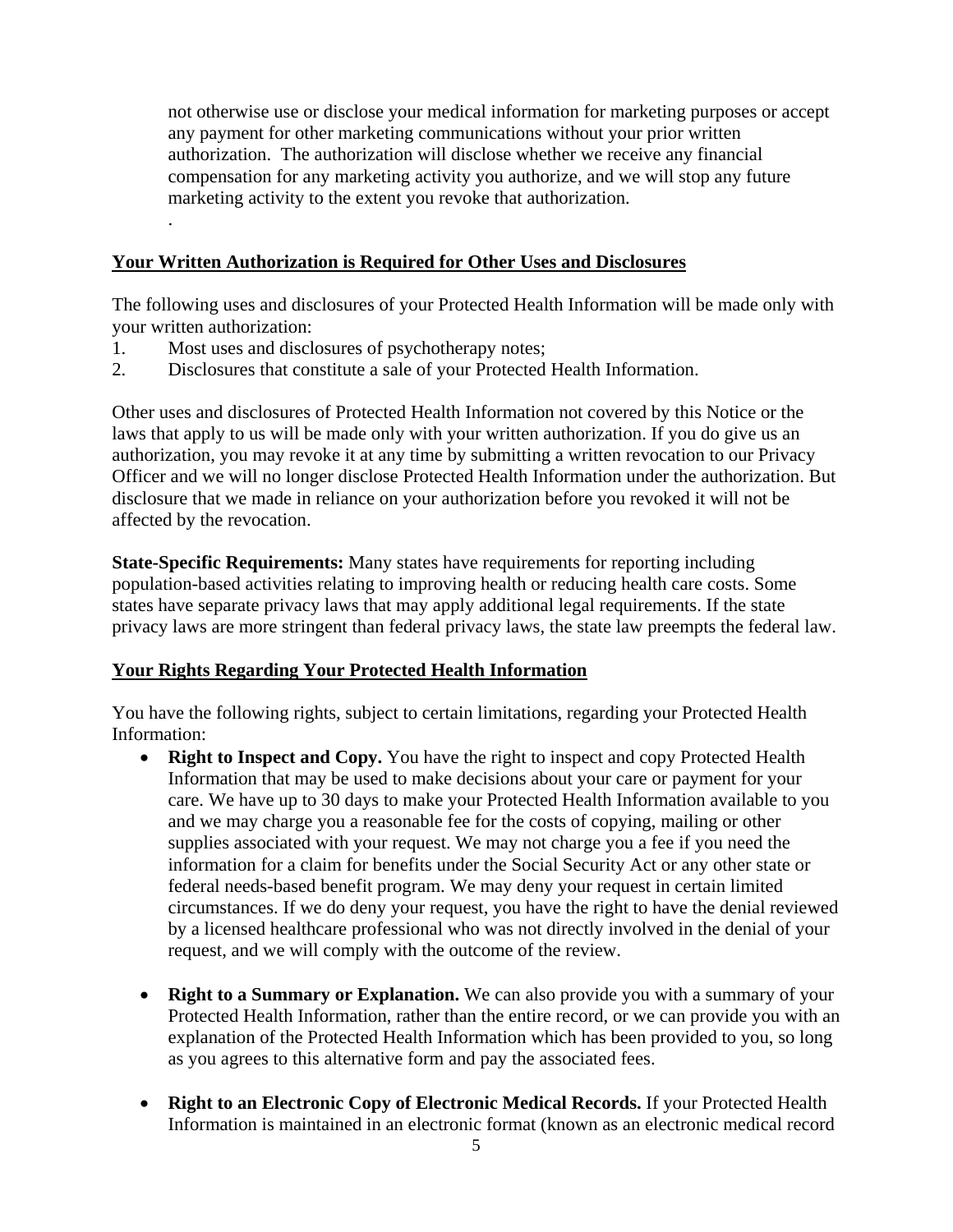or an electronic health record), you have the right to request that an electronic copy of your record be given to you or transmitted to another individual or entity. We will make every effort to provide access to your Protected Health Information in the form or format you request, if it is readily producible in such form or format. If the Protected Health Information is not readily producible in the form or format you request your record will be provided in either our standard electronic format or if you do not want this form or format, a readable hard copy form*.* We may charge you a reasonable, cost-based fee for the labor associated with transmitting the electronic medical record.

- **Right to Get Notice of a Breach.** You have the right to be notified upon a breach of any of your unsecured Protected Health Information.
- **Right to Request Amendments.** If you feel that the Protected Health Information we have is incorrect or incomplete, you may ask us to amend the information. You have the right to request an amendment for as long as the information is kept by or for us. A request for amendment must be made in writing to the Privacy Officer at the address provided at the beginning of this Notice and it must tell us the reason for your request. In certain cases, we may deny your request for an amendment. If we deny your request for an amendment, you have the right to file a statement of disagreement with us and we may prepare a rebuttal to your statement and will provide you with a copy of any such rebuttal.
- **Right to an Accounting of Disclosures.** You have the right to ask for an "accounting of disclosures," which is a list of the disclosures we made of your Protected Health Information. This right applies to disclosures for purposes other than treatment, payment or healthcare operations as described in this Notice. It excludes disclosures we may have made to you, for a resident directory, to family members or friends involved in your care, or for notification purposes. The right to receive this information is subject to certain exceptions, restrictions and limitations. Additionally, limitations are different for electronic health records. The first accounting of disclosures you request within any 12 month period will be free. For additional requests within the same period, we may charge you for the reasonable costs of providing the accounting. We will tell what the costs are, and you may choose to withdraw or modify your request before the costs are incurred.
- **Right to Request Restrictions.** You have the right to request a restriction or limitation on the Protected Health Information we use or disclose for treatment, payment, or health care operations. You also have the right to request a limit on the Protected Health Information we disclose about you to someone who is involved in your care or the payment for your care, like a family member or friend. To request a restriction on who may have access to your Protected Health Information, you must submit a written request to the Privacy Officer. Your request must state the specific restriction requested and to whom you want the restriction to apply. We are not required to agree to your request, unless you are asking us to restrict the use and disclosure of your Protected Health Information to a health plan for payment or health care operation purposes and such information you wish to restrict pertains solely to a health care item or service for which you have paid us "out-of-pocket" in full. If we do agree to the requested restriction, we may not use or disclose your Protected Health Information in violation of that restriction